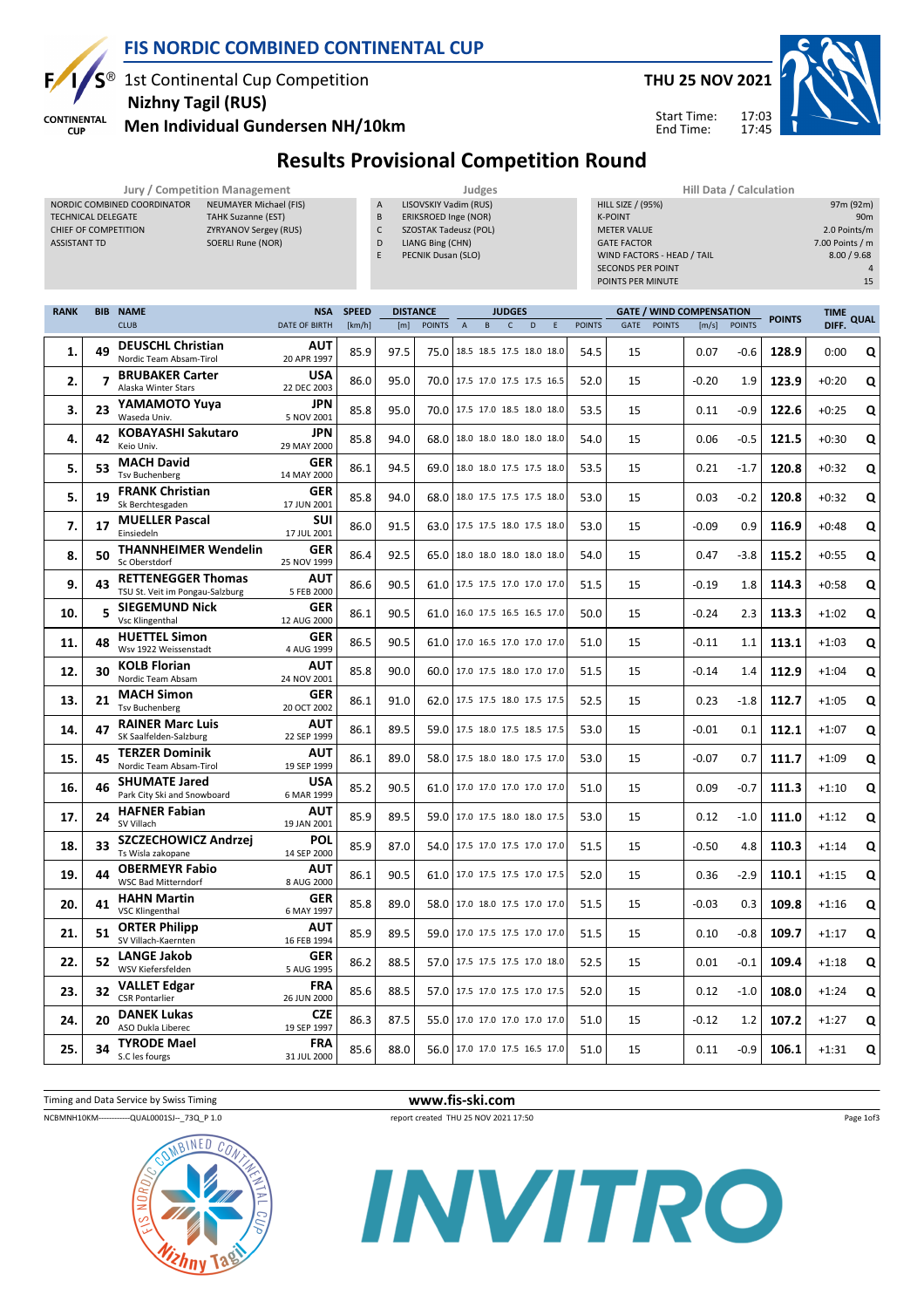

**CUP** 

# FIS NORDIC COMBINED CONTINENTAL CUP

1st Continental Cup Competition Nizhny Tagil (RUS)

THU 25 NOV 2021

Start Time: End Time:

17:03 17:45



**CONTINENTAL** Men Individual Gundersen NH/10km

### Results Provisional Competition Round

| <b>RANK</b> |                | <b>BIB NAME</b>                                                 | <b>NSA</b>                | <b>SPEED</b> | <b>DISTANCE</b> |                               |                          |                          | <b>JUDGES</b> |   |   |               |      |               | <b>GATE / WIND COMPENSATION</b> |               | <b>POINTS</b> | TIME QUAL |   |
|-------------|----------------|-----------------------------------------------------------------|---------------------------|--------------|-----------------|-------------------------------|--------------------------|--------------------------|---------------|---|---|---------------|------|---------------|---------------------------------|---------------|---------------|-----------|---|
|             |                | <b>CLUB</b>                                                     | <b>DATE OF BIRTH</b>      | [km/h]       | [m]             | <b>POINTS</b>                 | A                        | B                        | $\mathsf{C}$  | D | F | <b>POINTS</b> | GATE | <b>POINTS</b> | [m/s]                           | <b>POINTS</b> |               | DIFF.     |   |
| 26.         | 15             | <b>KONVALINKA Jiri</b><br>Dukla Liberec                         | <b>CZE</b><br>27 NOV 2004 | 85.5         | 86.0            | 52.0                          | 17.0 17.0 17.0 17.0 17.0 |                          |               |   |   | 51.0          | 15   |               | $-0.20$                         | 1.9           | 104.9         | $+1:36$   | Q |
| 27.         | 39             | <b>ANDREWS Grant</b><br>Steamboat Springs Winter Sports Clu     | <b>USA</b><br>3 DEC 1997  | 85.1         | 85.0            | 50.0                          | 16.5 17.0 16.5 17.0 16.5 |                          |               |   |   | 50.0          | 15   |               | $-0.33$                         | 3.2           | 103.2         | $+1:43$   | Q |
| 28.         | 35             | <b>MILANIN Aleksandr</b><br>Moscow UOR2                         | <b>RUS</b><br>17 MAR 2000 | 85.9         | 87.0            | 54.0                          | 17.5 17.0 17.5 16.5 17.5 |                          |               |   |   | 52.0          | 15   |               | 0.38                            | $-3.0$        | 103.0         | $+1:44$   | Q |
| 29.         | 3              | <b>FRANTZ Tate</b><br>New York ski ed foundation                | <b>USA</b><br>28 MAR 2005 | 85.1         | 85.0            | 50.0                          | 17.0 16.5 17.0 17.0 16.5 |                          |               |   |   | 50.5          | 15   |               | $-0.22$                         | 2.1           | 102.6         | $+1:45$   | Q |
| 30.         | 11             | <b>ZHAO Jiawen</b>                                              | <b>CHN</b><br>16 JAN 2001 | 85.8         | 85.0            | 50.0                          |                          | 16.5 16.0 17.0 17.0 16.0 |               |   |   | 49.5          | 15   |               | $-0.27$                         | 2.6           | 102.1         | $+1:47$   | Q |
| 31.         | 38             | <b>BARKOV Viacheslav</b><br>SDUSHOR UOR 2 MOSCOW                | <b>RUS</b><br>28 FEB 1992 | 85.8         | 85.5            | 51.0                          | 17.5 16.5 17.0 17.0 17.0 |                          |               |   |   | 51.0          | 15   |               | 0.16                            | $-1.3$        | 100.7         | $+1:53$   | Q |
| 32.         | 29             | <b>NICHOLS Evan</b><br>Ford K sayre memorial ski council        | <b>USA</b><br>7 SEP 2003  | 85.7         | 85.0            | 50.0                          |                          | 16.5 17.0 17.0 17.0 17.0 |               |   |   | 51.0          | 15   |               | 0.06                            | $-0.5$        | 100.5         | $+1:54$   | Q |
| 33.         | 10             | <b>GOUY Nils</b><br>Autrans                                     | <b>FRA</b><br>10 JUL 2001 | 85.3         | 82.5            | 45.0                          | 16.0 16.5 16.0 16.5 16.5 |                          |               |   |   | 49.0          | 15   |               | $-0.57$                         | 5.5           | 99.5          | $+1:58$   | Q |
| 34.         | 6              | <b>RADOVAN Stefano</b><br>GRUPPO SCIATORI FIAMME GIALLE         | <b>ITA</b><br>26 APR 2003 | 86.0         | 84.0            | 48.0                          | 16.5 16.5 16.5 17.5 17.0 |                          |               |   |   | 50.0          | 15   |               | $-0.03$                         | 0.3           | 98.3          | $+2:02$   | Q |
| 34.         | $\overline{2}$ | LI Qiran                                                        | <b>CHN</b><br>25 OCT 2004 | 85.6         | 87.5            | 55.0                          | 15.0 14.5 15.5 16.0 15.0 |                          |               |   |   | 45.5          | 15   |               | 0.27                            | $-2.2$        | 98.3          | $+2:02$   | Q |
| 36.         | 25             | <b>RAKPAROV Chingiz</b>                                         | KAZ<br>5 JUL 1995         | 85.4         | 83.5            | 47.0                          | 16.5 16.5 16.5 16.0 16.0 |                          |               |   |   | 49.0          | 15   |               | $-0.18$                         | 1.7           | 97.7          | $+2:05$   | Q |
| 37.         | 13             | <b>SIMEK Jan</b><br>Dukla Liberec                               | <b>CZE</b><br>1 JUL 2003  | 86.1         | 82.5            | 45.0                          | 16.5 16.0 16.5 16.5 16.5 |                          |               |   |   | 49.5          | 15   |               | $-0.18$                         | 1.7           | 96.2          | $+2:11$   | Q |
| 38.         | 26             | <b>MARIOTTI Domenico</b><br>C.S. ESERCITO                       | <b>ITA</b><br>9 OCT 2001  | 85.8         | 82.5            | 45.0                          |                          | 16.5 16.5 16.5 16.5 16.5 |               |   |   | 49.5          | 15   |               | $-0.05$                         | 0.5           | 95.0          | $+2:16$   | Q |
| 39.         | 36             | <b>MICHAUD Tom</b><br>Union Sportive lamoura                    | FRA<br>11 NOV 2001        | 85.2         | 84.5            | 49.0                          |                          | 16.5 16.5 17.0 17.5 16.0 |               |   |   | 50.0          | 15   |               | 0.54                            | $-4.3$        | 94.7          | $+2:17$   | Q |
| 40.         | 31             | <b>GALUNIN Artem</b><br>Nizhny Novgorod                         | <b>RUS</b><br>8 OCT 1999  | 85.0         | 83.5            | 47.0                          | 15.5 15.5 15.5 16.5 16.0 |                          |               |   |   | 47.0          | 15   |               | $-0.04$                         | 0.4           | 94.4          | $+2:18$   | Q |
| 41.         | 22             | <b>AMANKELDIULY Magzhan</b>                                     | KAZ<br>26 SEP 2003        | 85.7         | 80.5            | 41.0                          | 16.0 16.0 16.0 16.0 15.5 |                          |               |   |   | 48.0          | 15   |               | $-0.32$                         | 3.1           | 92.1          | $+2:27$   | Q |
| 42.         | 18             | ZHAO Zihe                                                       | <b>CHN</b><br>29 JUL 2000 | 85.3         | 81.0            | 42.0                          | 15.5 16.0 15.5 16.5 16.0 |                          |               |   |   | 47.5          | 15   |               | 0.03                            | $-0.2$        | 89.3          | $+2:38$   | Q |
| 43.         | 27             | <b>GILBERTSON Gunnar</b><br>Steamboat Springs Winter Sports Clu | <b>USA</b><br>19 JAN 2003 | 84.9         | 78.5            | 37.0                          | 16.0 16.5 15.5 17.0 16.0 |                          |               |   |   | 48.5          | 15   |               | $-0.25$                         | 2.4           | 87.9          | $+2:44$   | Q |
| 44.         | 8              | <b>GASIENICA-CIAPTAK Maciej</b><br>AZS Zakopane                 | <b>POL</b><br>30 JAN 2002 | 85.5         | 78.5            | 37.0                          | 16.5 16.0 16.0 16.5 16.5 |                          |               |   |   | 49.0          | 15   |               | 0.01                            | $-0.1$        | 85.9          | $+2:52$   | Q |
| 45.         | 37             | <b>MASTIEV Samir</b><br>Ekaterinburg Dinamo                     | <b>RUS</b><br>13 JAN 1993 | 86.0         | 80.0            | 40.0                          | 16.0 16.0 16.0 15.5 15.5 |                          |               |   |   | 47.5          | 15   |               | 0.31                            | $-2.5$        | 85.0          | $+2:56$   | Q |
| 46.         | 14             | <b>SKUPIEN Adam</b><br>Lks Poroniec poronin                     | POL<br>31 MAR 2002        | 85.3         | 76.5            | 33.0                          | 16.0 15.0 16.0 15.0 15.5 |                          |               |   |   | 46.5          | 15   |               | $-0.01$                         | 0.1           | 79.6          | $+3:17$   | Q |
| 47.         | 4              | <b>WANG Bingrong</b>                                            | <b>CHN</b><br>4 OCT 1995  | 85.5         | 73.5            | 27.0                          |                          | 16.0 15.0 15.0 16.0 15.5 |               |   |   | 46.5          | 15   |               | $-0.30$                         | 2.9           | 76.4          | $+3:30$   | Q |
| 48.         | 1              | <b>FAN Haibin</b>                                               | <b>CHN</b><br>6 JAN 2005  | 85.2         | 74.0            | 28.0                          | 15.0 14.0 15.0 15.0 15.0 |                          |               |   |   | 45.0          | 15   |               | $-0.17$                         | 1.6           | 74.6          | $+3:37$   | Q |
| 49.         | q              | <b>KARSHALOV Abzal</b>                                          | KAZ<br>15 AUG 1997        | 84.5         | 73.5            | 27.0                          | 15.0 14.5 15.0 16.0 14.5 |                          |               |   |   | 44.5          | 15   |               | $-0.08$                         | 0.8           | 72.3          | $+3:46$   | Q |
| 50.         | 16             | <b>GUO Yuhao</b>                                                | CHN<br>18 JUN 2000        | 84.5         | 70.0            | 20.0                          | 15.0 14.0 14.5 15.0 15.0 |                          |               |   |   | 44.5          | 15   |               | 0.29                            | $-2.3$        | 62.2          | $+4:27$   | Q |
| 51.         |                | 12 ATIBEK Bekarys                                               | <b>KAZ</b><br>4 APR 2003  | 84.3         | 66.5            | 13.0 14.5 15.5 14.5 15.5 15.0 |                          |                          |               |   |   | 45.0          | 15   |               | 0.09                            | $-0.7$        | 57.3          | $+4:46$   | Q |

| <br>Disa<br>ualitied             |            |                     |
|----------------------------------|------------|---------------------|
| <b>VINOGRADOVS Markuss</b><br>28 | <b>LAT</b> | <b>SCE</b><br>ししし   |
| <b>NIN</b><br>40<br>epnen        | USA        | $\sim$<br>``<br>ししし |
|                                  |            |                     |

#### reason for disqualification

SCE 4 : SUIT

NCBMNH10KM--------------QUAL0001SJ--\_73Q\_P 1.0 report created THU 25 NOV 2021 17:50



Page 2of3